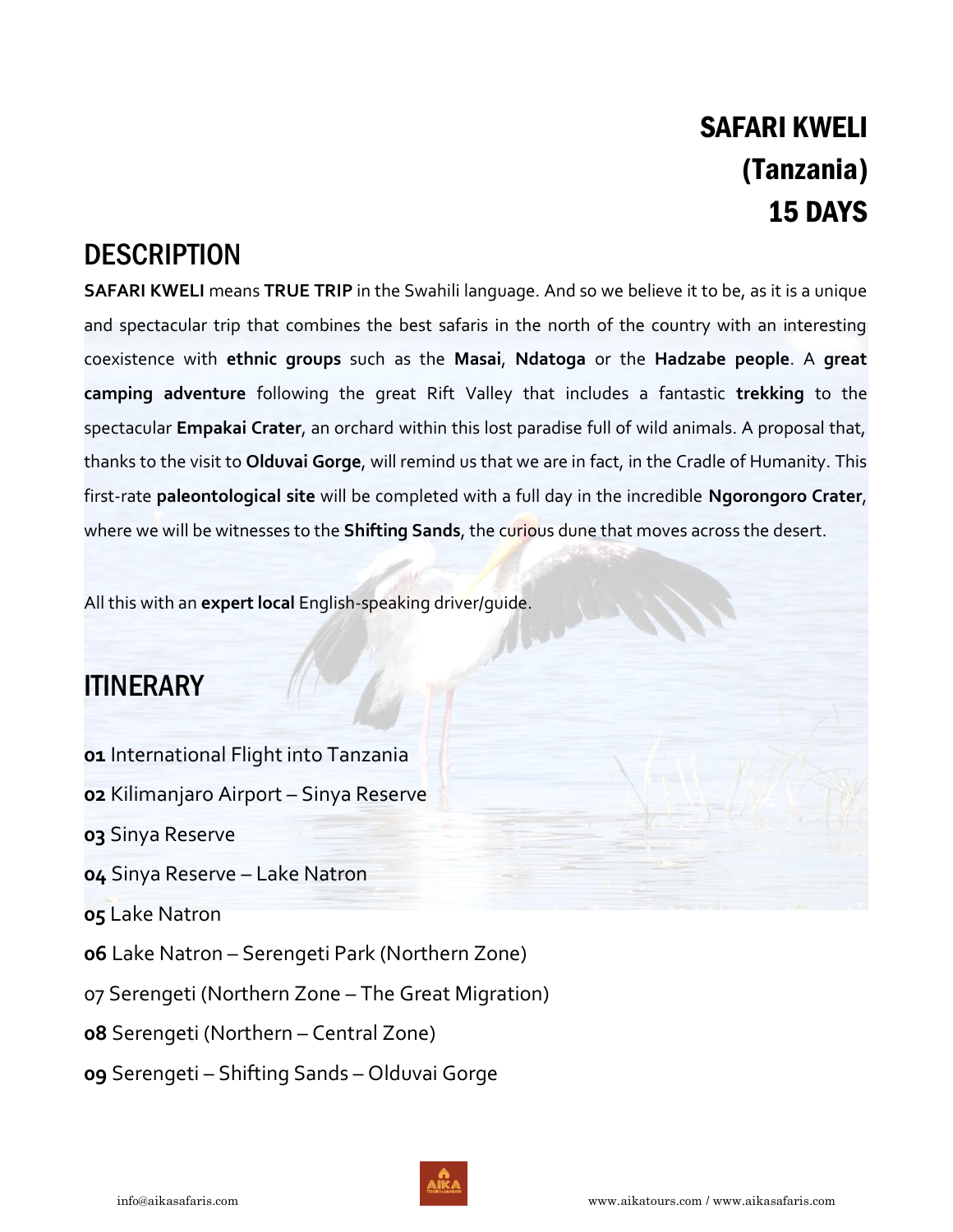Ngorongoro Conservation Area Ngorongoro – Empakai Crater Trekking – Lake Eyasi Lake Eyasi Lake Eyasi – Tarangire National Park Tarangire National Park – Arusha Arusha – International Airport – Departure

**Departure dates: all year round.** 

# DETAILED ROUTE

# **01 INTERNATIONAL FLIGHT INTO TANZANIA:** International flight into Tanzania.

Overnight on board.

## **02 KILIMANJARO AIRPORT - SINYA RESERVE:** We'll be landing in Tanzania, specifically

the Kilimanjaro International Airport. After

completing the entry procedures to the country and collecting our luggage, we will meet our guide, who will be waiting for us with a sign and our names on it. We will move then to the **Sinya Private Reserve**, located at the base of **Kilimanjaro** and bordering the Amboseli National Park in Kenya.

Sinya, with 600 square kilometers, offers a spectacular savanna landscape with great plains, an important variety of fauna in the heart of **Masai territory**. Once in the reserve, we will drive up to our camping area in the deepest part of the reserve. There is also the possibility of camping next to a Masai village.

**Note:** we recommend flights with day arrival until 3pm.

Camping accommodation — FB (Full Board)

**03 SINYA RESERVE:** We will wake up to a wild, unique landscape, and if visibility allows, with the omnipresence of the great Kilimanjaro in the background.

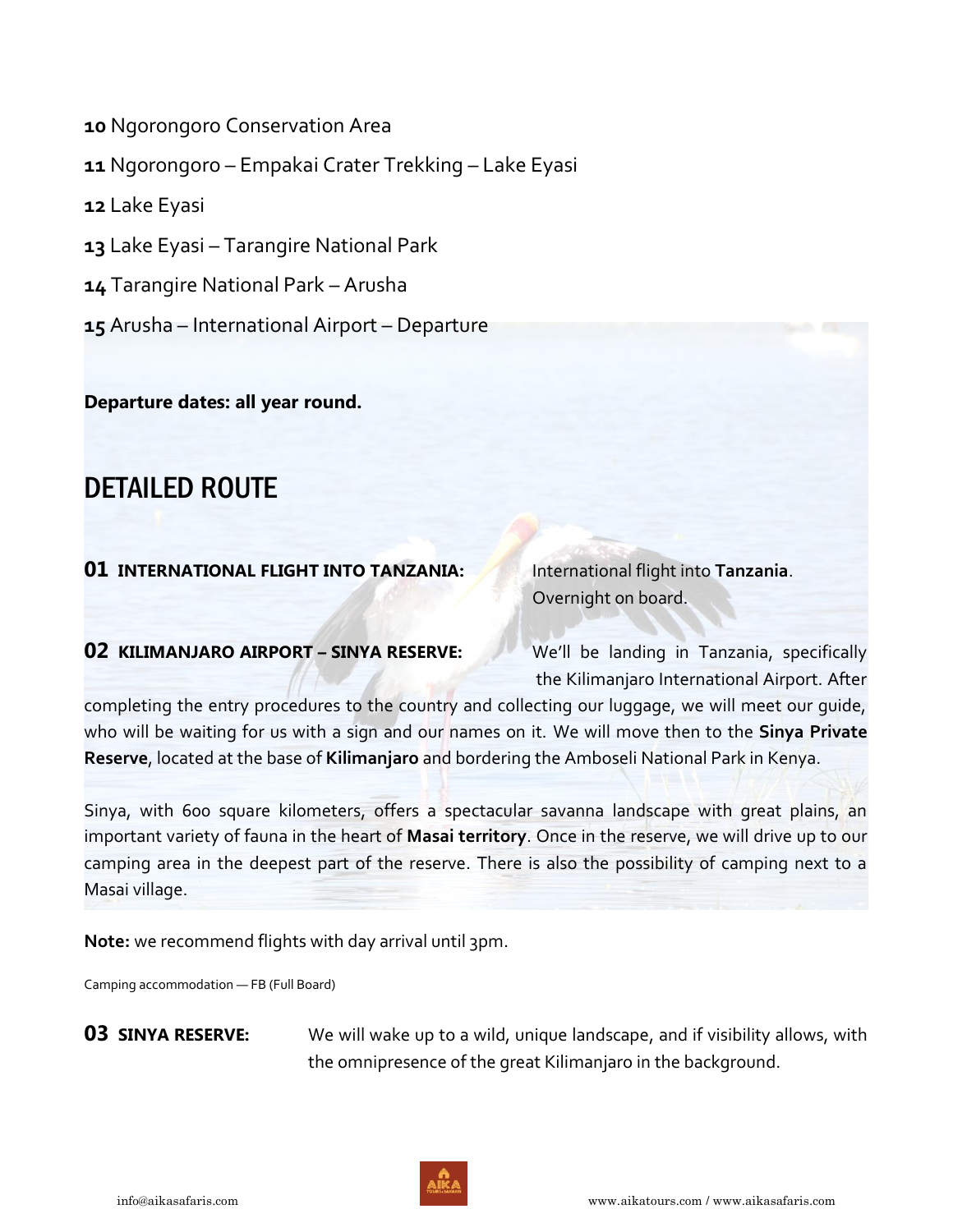After breakfast and with our **Masai guide**, we will explore the best areas to see animals. Hopefully, we will see elephants, zebras, wildebeests, giraffes, cheetahs and the antelope kudu, difficult to see elsewhere.

We'll go back to camp to regain our strength and later on, we'll continue exploring the reserve. Optionally, we can go on a **walking safari**. Since we are in Masai territory, we can visit some of the **bomas**, the traditional huts, to be able to soak up its culture and traditions. This is an activity that should not be missed. We will return to the camp at dusk and enjoy dinner by the fire. As in the previous day, there is the possibility of camping next to a Masai village.

Camping accommodation — FB (Full Board)

**04 SINYA RESERVE – LAKE NATRON:** Breakfast and morning safari, after disassembling our camp in Sinya, we will be heading to the **Natron region**.

We leave the Sinya reserve behind and set off on a dirt track towards the town of Longido, on the slopes of Mount Longido, where we can make a technical stop. Afterwards, we'll continue our journey across the **savanna landscape** with the possibility of finding fauna on our way, giraffes, zebras and wildebeest among others.

With some kilometers behind, we'll reach the town of Kitumbeine, where the local market takes place every Monday. We will continue until a **spectacular plain** the **Masai** call "Engusero Ekitanga Enkutuk" and which means "big open mouth." This is something we'll understand when we see it. Through the mountainous landscape we go until the town of Gelai Bomba. From this point on, good views of the **Ol Donyo Lengai** and **Kerimasi volcanoes** are a sure thing, and until we get to Lake Natron. It's very hard to describe the beauty of this landscape. Volcanoes, wild fauna, Masai herders with their flocks and infinite plains are here to tell us that these valleys are the origin of humanity, the true landscapes of Eden.

Almighty, the "Ol Doinyo Lengai", the sacred mountain to the Masai. These local people maintain their animistic beliefs and the mountain continues to be a pilgrimage center where the Masai gather for their rituals, which are always related to the power of nature. During the tour, we will be able to observe a landscape hard to forget. With our 4x4 vehicle, we'll sail this attractive, stony setting with ancient rivers of petrified lava. We will arrive at the area of **Lake Natron**, a saltwater lake located in the heart of the Rift Valley, where we will spend the night.

Camping accommodation — FB (Full Board)

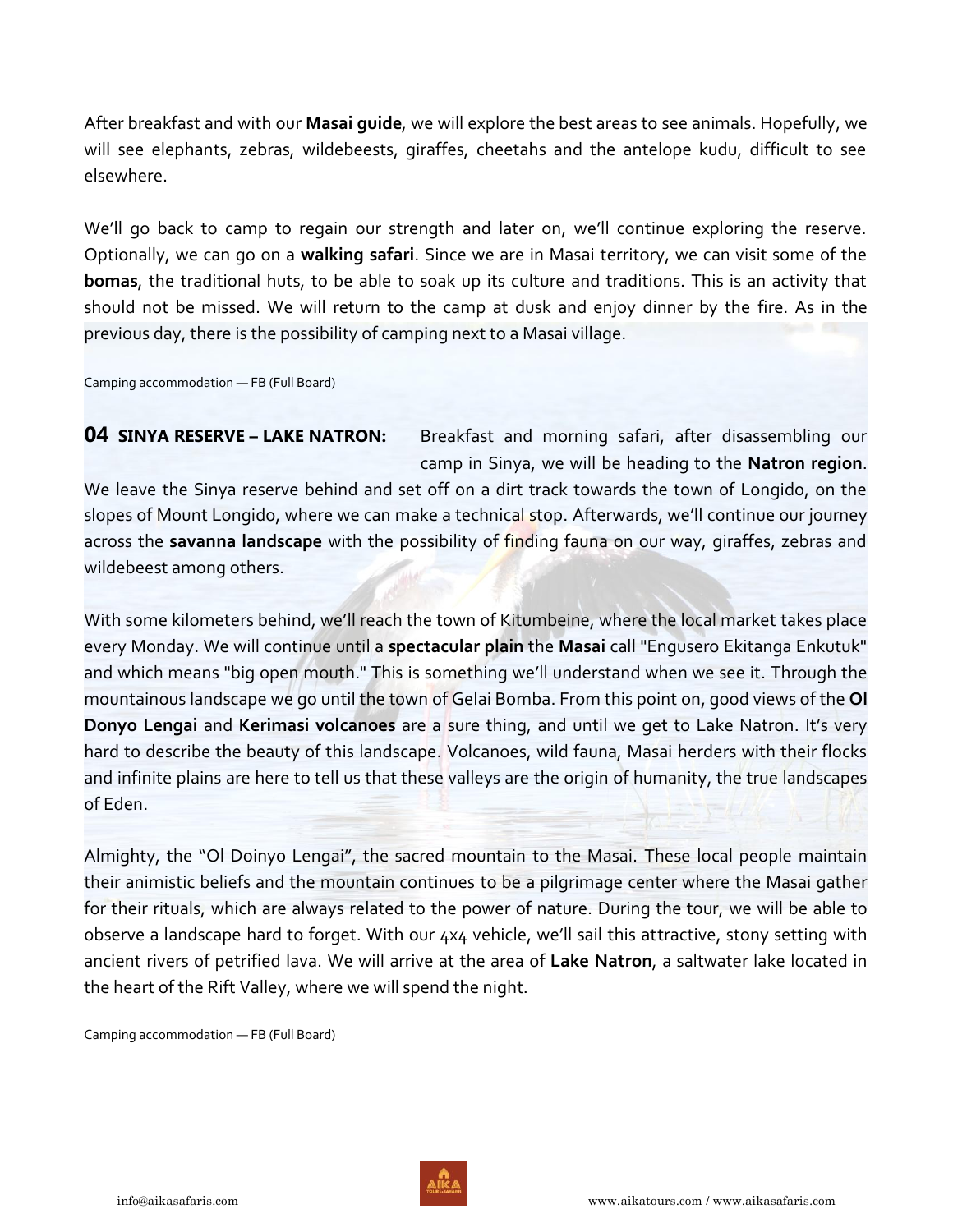**05 LAKE NATRON:** We will use the day to learn a little more about the **Masai culture**, so we'll spend a few hours with one of the families and soak up their culture

and traditions. The Masai people use most of their time to the care of livestock, but they are also proud warriors who cling to their traditional way of life.

We will later drive up to the shore of Lake Natron and its characteristic reddish color. This lake attracts countless flamingos from Lake Manyara to lay their eggs here. As we approach, we'll make a stop at the **archaeological site** called "Engare Sero Footprints." This site was recently reported for the first time by National Geographic and has a sample of some of the earliest known hominid tracks. We can still see them thanks to the weather conditions of the area and the help of volcanic eruptions in the region.

Later on, we'll be on our way to the **Ngarasero waterfall** where, if we wish, we can **swim in the natural pool** of water that falls from Mount OlDoinyo Lengai. Return to camp to rest and spend the night.

Camping accommodation — FB (Full Board)

## **06 LAKE NATRON – SERENGETI PARK (NORTHERN ZONE):** We will leave the Lake

Natron region behind and

the incredible views of this huge presence of water in the heart of the **Rift Valley**. The continuously climbing road will take us back to the highlands of Tanzania.

We will be witness to the change in the landscape and vegetation. We leave Masai territory to enter the **territory of the Sonjo** or **Batemi ethnic group**, who are mainly engaged in the cultivation of sorghum and millet. We make a short stop at the town of Waso, to soon be back on the road to the great park in northern Tanzania: the Serengeti. Once in the **Serengeti**, we will enter crossing the socalled **Lobo Area** and its valley for a safari. This will give us a first taste of the amount of fauna that awaits and that we'll be able to see during the next few days.

Camping accommodation — FB (Full Board)

# **07 SERENGETI PARK (NORTHERN ZONE – THE GREAT MIGRATION):** Very early after

breakfast, we'll start

the day in search of large herds of hoofed mammals. **Serengeti National Park** has the highest concentration of large herbivores in the world.

In the season that these animals move in search of pasture, they form what we know as the Great Migration, a spectacle we'll try to be part of. We will follow the migratory routes until the famous

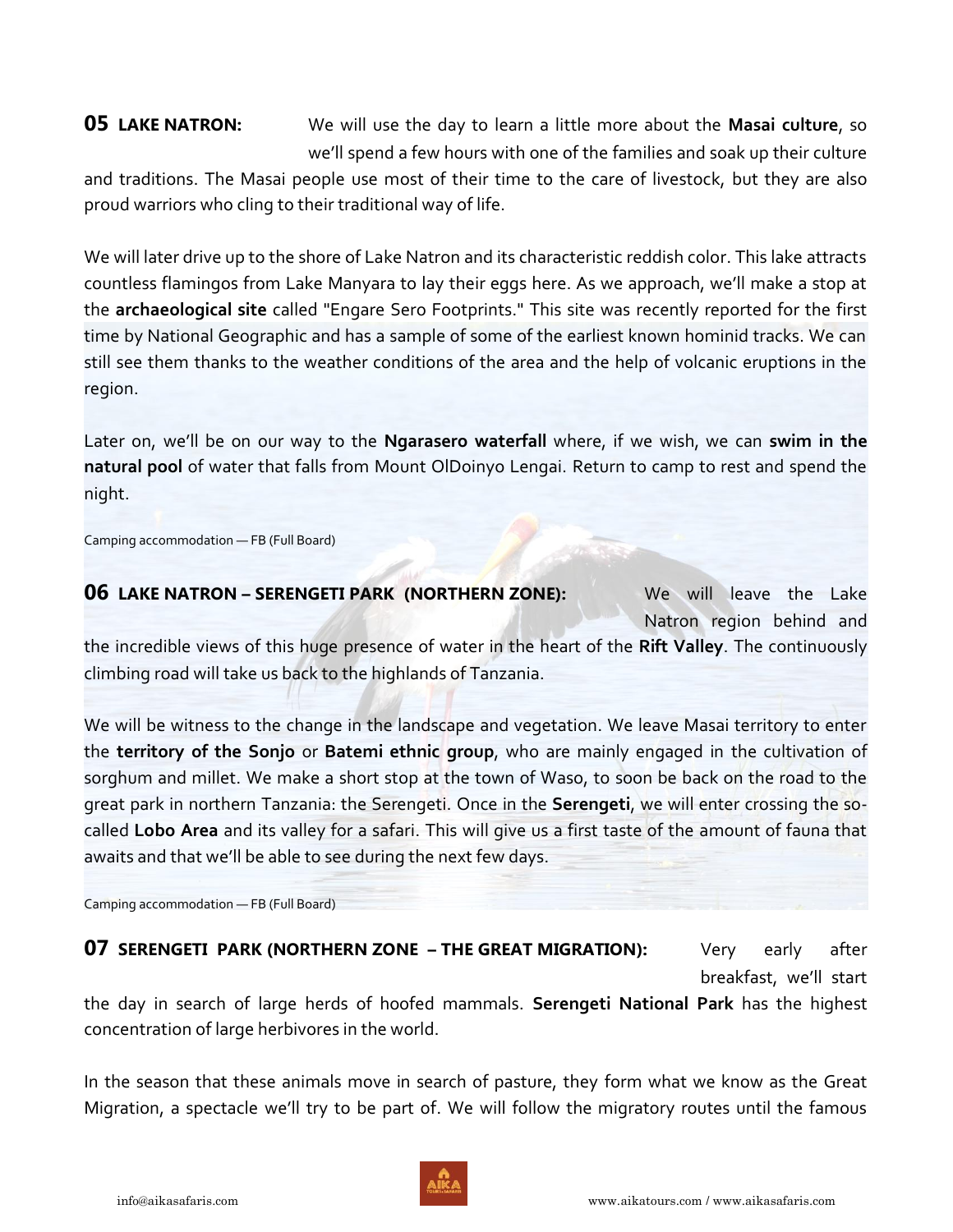Mara River where, if fortunate, we'll be witness to the spectacle of animals crossing the river. Attentive, **Nile crocodile** and some groups of hippos wait in the river. We'll be watching. Today's lunch will be a picnic lunch as to get more out of the park. In the afternoon and with the sunset with us, we'll go back to the camp to rest and spend the night in the middle of the savanna.

Camping accommodation — FB (Full Board)

### **08 SERENGETI PARK (NORTHERN – CENTRAL ZONE)**: Morning safari through the **Lobo**

 **Valley** and towards the central area also known as **Seronera**. Certainly, this part of the Serengeti creates the most expectations and owes its name to the Seronera River. It is one of the areas with the highest number of felines Africa.

The Seronera landscape is dotted with rocks called "Kopjes," where sometimes lions or leopards lie down. The open savannah to the south of the **Seronera River** is a good area to see cheetahs. We continue exploring the different habitats and with the sunset, we will drive back to the camp in the central zone, which is the one with the best views of the entire plain.

Camping accommodation — FB (Full Board)

### **09 SERENGETI PARK– SHIFTING SANDS – OLDUVAI GORGE**: En route from the camp, we

continue our safari while we

head to the **Ngorongoro Conservation Area**. We will make a fascinating stop on our way to Olduvai and witness an interesting event: the **shifting sands**. These shifting sands form a large volcanic ash dune that appears completely out of place in the middle of the grassy plains.

Constantly in motion, the dune moves slowly across the landscape at the mercy of the winds. Thanks to a phenomenon as intriguing as it is fascinating, these crescent-shaped dunes appear when the presence of dust on the ground is important. Thanks to the wind, the movement effect comes to life. Coming together around a rock, the volcanic ash clumps together to form what appears to be a small sand dune.

Our journey continues and this time, we'll come to a historical place called the **Olduvai Gorge**. The Masai word for this place is Oldupai and it comes from an abundant and local fleshy plant called "Sansevieraehrenbergii." This archaeological site is in the impressive Rift Valley. In 1960, the couple formed by two paleo-anthropologists named Louis and Mary Leakey made a stunning discovery in the gorge: **the first fossil from the first species of genus Homo, which is approximately 2 million years old**. For this reason, the ravines that form the Olduvai Gorge are also known as "Cradle of Humanity". In 2017 and thanks to the European Union, the Olduvai Gorge Museum was inaugurated. Today, it

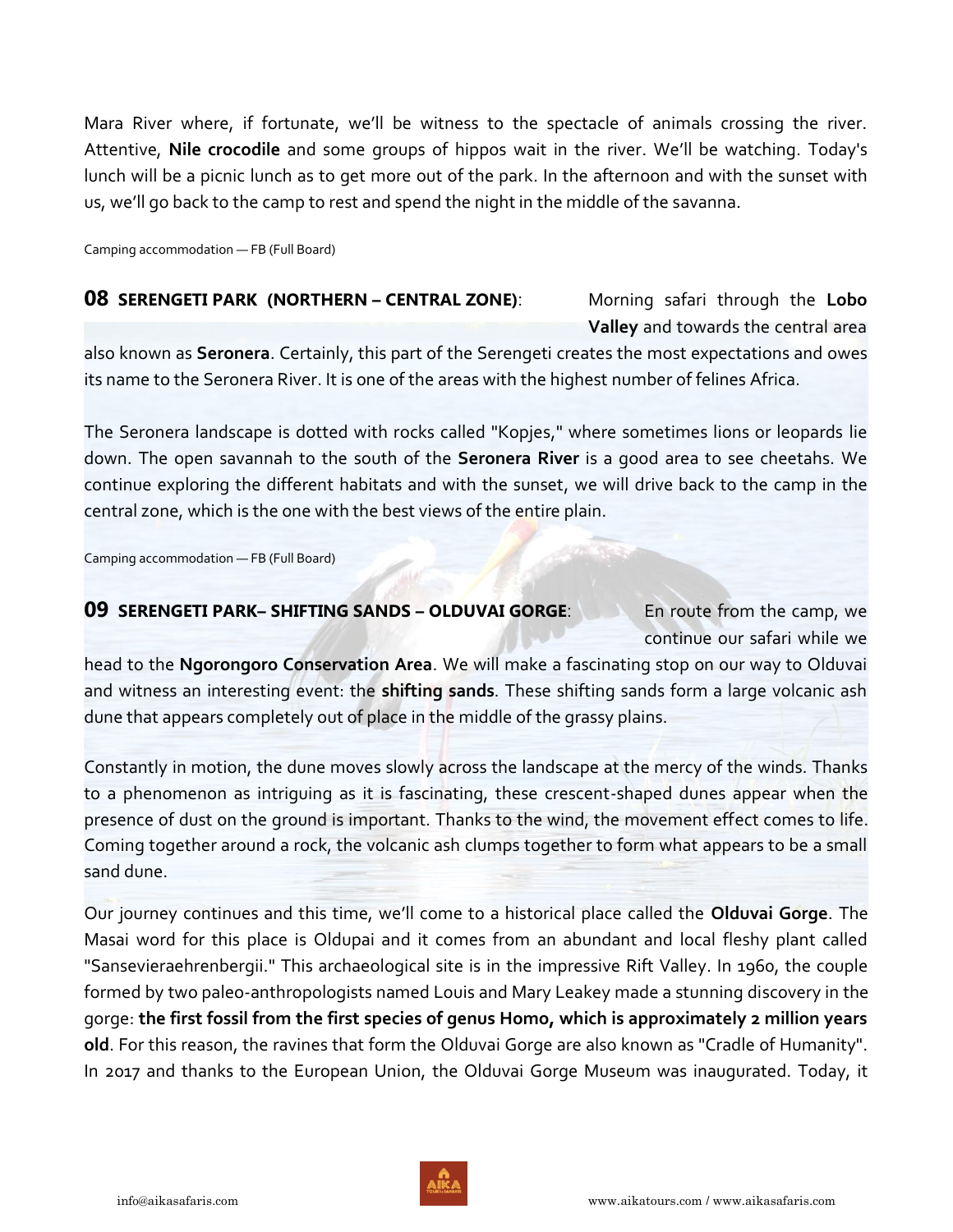exhibits a large number of fossils more than 1 million years old. This is a place worth spending some time at.

After these visits, we'll drive towards the Ngorongoro Crater and spend the night on the crater rim, from where we are sure to have great views to the crater.

**Note**: this will be a cold night, so it's highly recommended the use of warm coats and sleeping bags.

Camping accommodation — FB (Full Board)

**10 NGORONGORO CONSERVATION AREA:** At sunrise, we will be ready to enter the **Ngorongoro Crater**, one of the largest volcanic

calderas in the world. Formed after a gigantic explosion in the volcano, we can appreciate the caldera as a gigantic hole with walls over 600 meters high filled with forests.

Inside the 20-kilometer in diameter caldera, nature has created a peculiar universe of ecosystems with forests, lakes and savannas so it can be home to a population of **around 25,000 animals of different species**. This safari brings the opportunity to see the so-called Big Five. Here, in the middle of this paradise, we'll stop and have a picnic lunch by a beautiful lagoon.

We will continue seeking wildlife in the interior of the crater and in the afternoon, we will go back to our accommodation to rest and spend the night.

Camping accommodation — FB (Full Board)

# **11 NGORONGORO – EMPAKAI CRATER TREKKING – LAKE EYASI:** With the first rays of the sun,

we'll drive to the **Empakai**

**Crater**, where we will go on a walking safari in order to explore the spectacular crater.

With a deep crater lake and the entire caldera surrounded by a steep wooded wall, the Empakai is an area of great natural beauty. On clear days, we can relish on the views of Ol Doinyo Lengai, the most recent active volcano in Tanzania. The steep hill requires good physical condition, but the stroll through the woods and the presence of incredible avifauna makes it worthwhile. The path continues up to the lake shore, where we can see plenty of aquatic birds, among which we'll find the majestic flamingo.

It's possible to run into wildlife such as buffalo, monkeys, gazelles, giraffes and wildebeests. After the excursion, we will have our picnic lunch and we'll be soon on our way to **Lake Eyasi**, also known as the territory of the **Hadza**, one of the last **ethnic hunter**-**gatherer** groups in Africa.

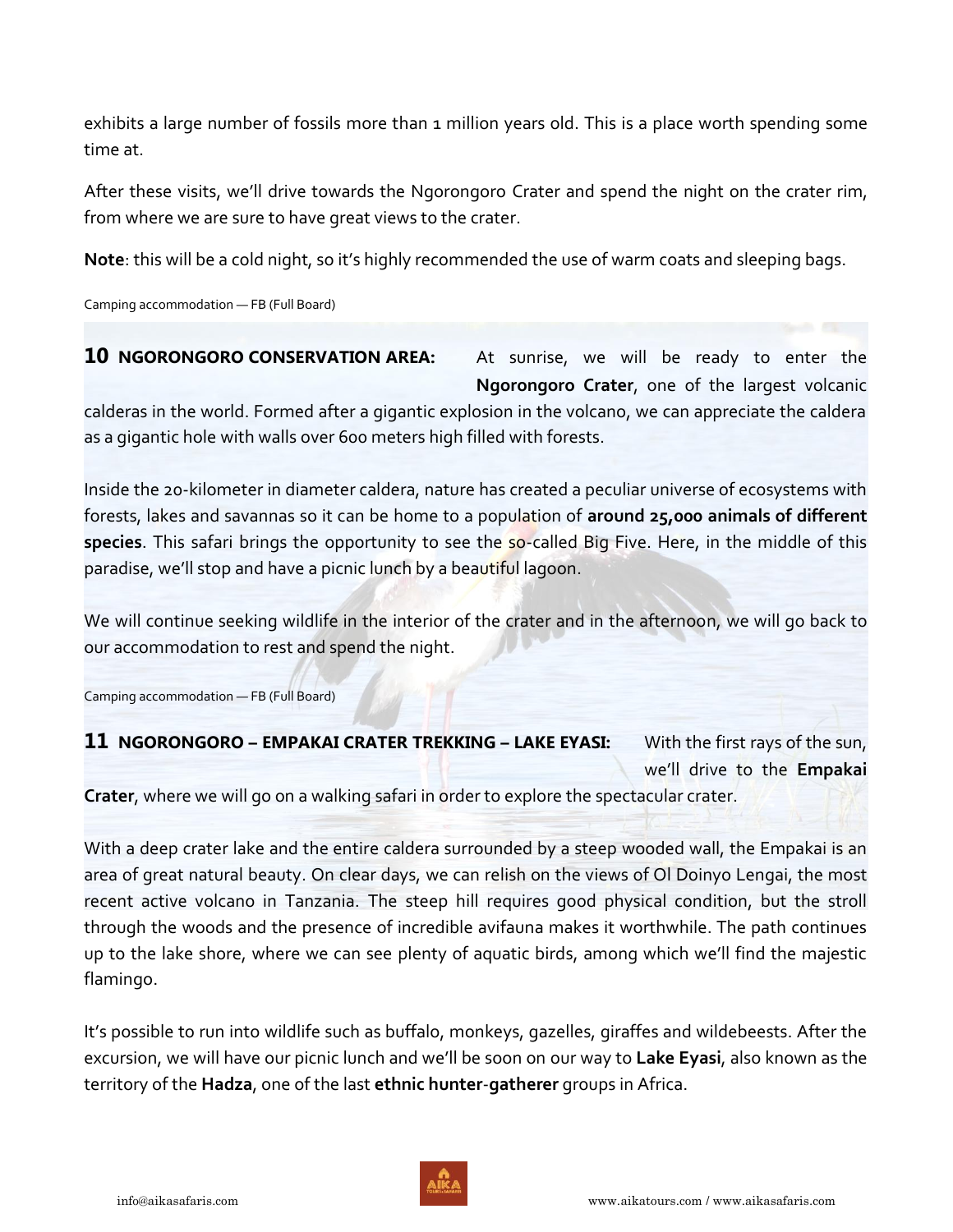Camping accommodation — FB (Full Board)

**12 LAKE EYASI:** Early coffee/tea and we are ready for a day of coexistence with the **Bushmen** or the **Hadza**. These traditionally hunter-gatherer people are famous for speaking one of the northwestern joisan languages, which use clicking sounds. We will spend some time with a family in order to learn as much as we can from daily lives. Later on, we will meet the **Ndatoga**, people from a cattle and agricultural town in the area.

Reputed to be fierce warriors and historically enemies of the Masai, they originally come from southwest Ethiopia. After these visits, we go back to the camp.

Today's meals will be organized according to the time used to visit these ethnic groups.

Camping accommodation — FB (Full Board)

# **13 LAKE EYASI – TARANGIRE NATIONAL PARK:** From Eyasi we will explore the Tarangire

**Park**, less famous and also little explored

than its counterparts Ngorongoro and Serengeti, but no less interesting for that matter. Tarangire is widely known for its **huge population of elephants** and the gigantic **baobabs** that sift the park, the enormous African tree whose legend tells how the gods turned it upside down to punish human pride.

On the way to the park, we will have the first visual contact with the huts of the Masai ethnic group, which we'll see in the distance engaged in their daily activities. We will have our picnic lunch in the park and complete the safari in Tarangire seeking ferocious lions, sneaky leopards, giraffes or buffalos.

Camping accommodation — FB (Full Board)

# **14 TARANGIRE NATIONAL PARK – ARUSHA:** Another wonderful day of safari in

**Tarangire**. In the morning, we will start the

day enjoying nature as we visit various areas in search of animals. Tarangire is one of the parks where many species of birds can be seen. Around noon, we'll leave the park behind and drive to the city of Arusha, where a shower and a well-deserved dinner expect us.

Kibo Palace Hotel — BB (Bed & Breakfast): [https://kibopalacehotel.com](https://kibopalacehotel.com/)

## **15 ARUSHA – INTERNATIONAL AIRPORT – DEPARTURE:** This is our last day in Tanzania.

After breakfast and if time allows,

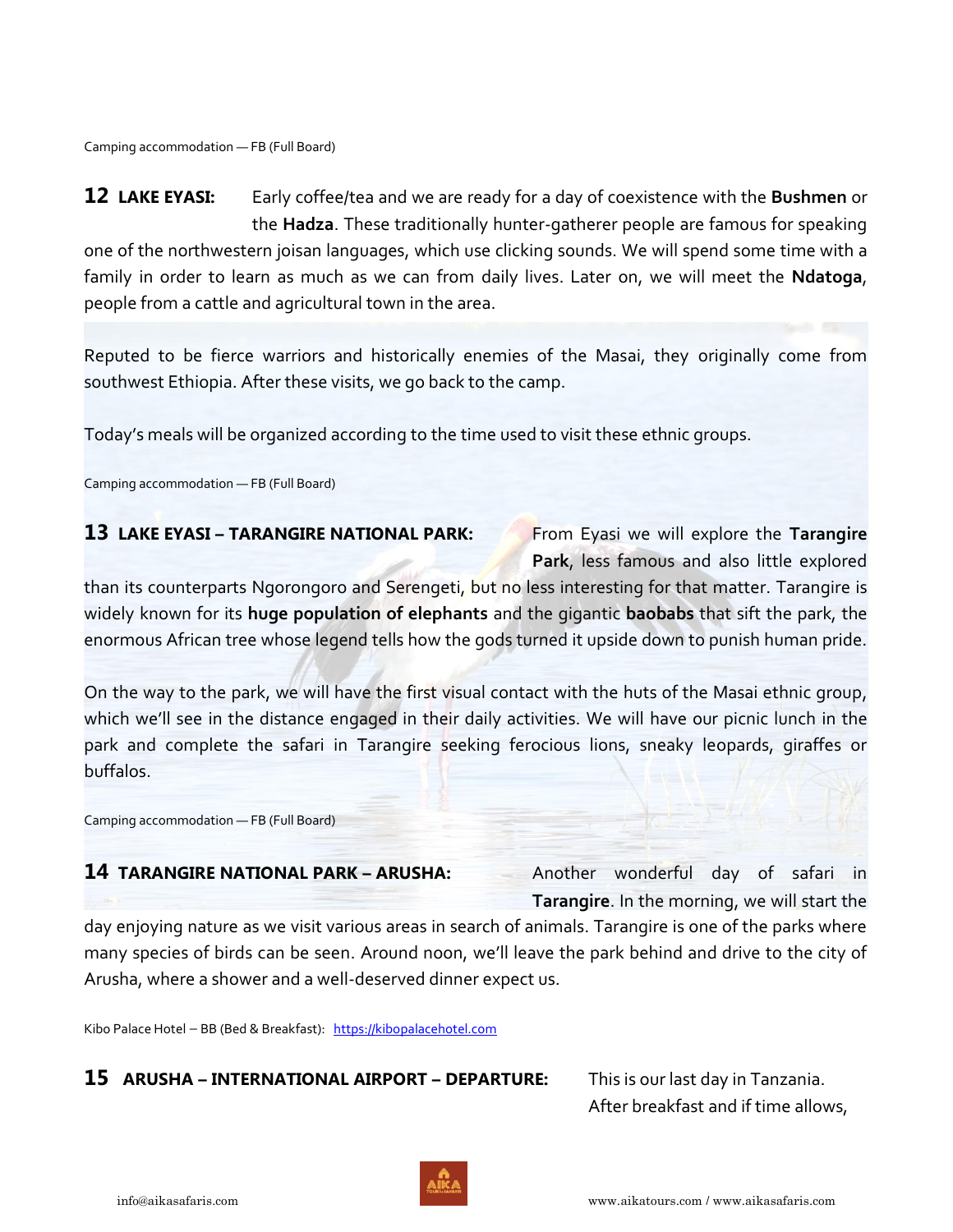we can opt to go for a stroll in the city of **Arusha** and visit the local market. At the agreed time, we'll drive to Kilimanjaro International Airport to leave Tanzania.

### **END OF OUR SERVICES**

### **\*ASK FOR A FREE QUOTATION.**

| <b>ACCOMMODATION:</b> | SINYA RESERVE:     | Camping.                      |
|-----------------------|--------------------|-------------------------------|
|                       | <b>LAKE NATRON</b> | Camping.<br>e v               |
|                       | SERENGETI:         | Camping.                      |
|                       | NGORONGORO:        | Camping.                      |
|                       | <b>LAKE EYASI:</b> | Camping.                      |
|                       | <b>TARANGIRE:</b>  | Camping.                      |
|                       | ARUSHA:            | Kibo Palace Hotel or similar. |

**NOTE:** The accommodations offered will be guaranteed once the reservation is confirmed by the client. If the accommodations are not available, they will be exchanged for others with similar characteristics. Such change could increase or decrease the price, so the client will be informed.

**INCLUDED SERVICES:** All transfers to and from the airport; 4x4 vehicles, Land Cruiser or Land Rover; professional English-speaking driver-guide throughout the safari; park fees for all national parks mentioned; full board during the safari, except drinks at hotels; BB in Arusha; bottled water during the safari (unlimited); cultural and social visits: Sinya, Natron and Lake Eyasi; visit: Lake Natron, waterfall and Engaresoro Foot Print in Natron; visit: Ngaresero waterfalls in Natron; visit: Masai village in Sinya and Natron; visit: Olduvai Gorge and museum; Empakai Crater Trekking; visit: Bushmen and Ndatoga in Lake Eyasi; electric fridge in the 4x4 vehicles to cool drinks; socket for cell phone and camera in the 4x4 vehicles; cook and cooking utensils; food for the whole safari; camping fees; camping equipment: igloo tent, foam sleeping pad/mat, chairs, tables, kerosene/solar lamp, etc.

**SERVICES NOT INCLUDED:** International and national flights; any service Included; any type of visa (\$50 per person); any type of activity not mentioned in the itinerary; drinks of any type at hotels except when specified; tips and personal extras; travel insurance; transportation expenses in